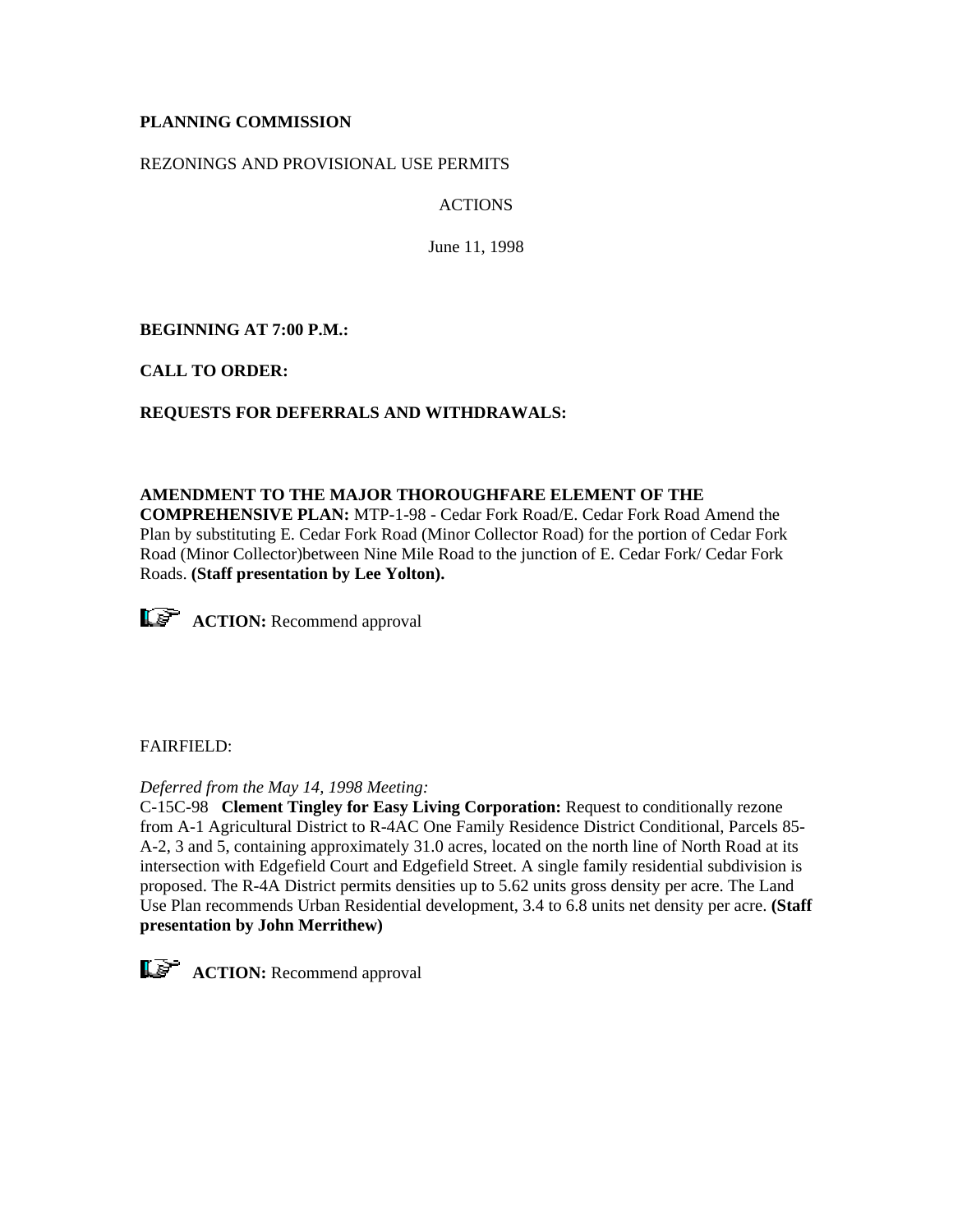P-19-98 **James W. Theobald and Charles H. Rothenberg for SprintCom, Inc.:** Request for approval of a provisional use permit in accordance with Sections 24-95(a) and 24-122.1 of Chapter 24 of the County Code in order to construct, operate and maintain a communication tower up to 199' high and related equipment and improvements, on part of Parcel 119-A-8D, containing 2,500 sq. ft., located northeast of the terminus of Neale Street and its intersection with Goodell Road (Abundant Life Church property, 3300 Neale Street). The site is zoned A-1 Agricultural District and Airport Safety Overlay District. **(Staff presentation by JoAnn Morgan Hunter)**



**ACTION:** Deferred to August 13, 1998

C-40C-98 **Robert M. Atack for Atack Properties, Inc.:** Request to conditionally rezone from R-3AC and R-2AC One Family Residence Districts (Conditional) to RTH Residential Townhouse District (Conditional), part of Parcels 23-A-72A and 32-A-94, containing 18.08 acres, located adjacent to the western terminus of proposed J.E.B. Stuart Parkway and north of the terminus of Proposed Magnolia Ridge Drive. Townhomes or condominiums for sale are proposed. The RTH District permits densities up to 9.0 units gross density per acre. The Land Use Plan recommends Suburban Residential 1 development, 1.0 to 2.4 units net density per acre and Suburban Residential 2, 2.4 to 3.4 units net density per acre. **(Staff presentation by Lee Yolton)**



#### THREE CHOPT:

C-30C-98 **Glenn E. Ayres for Hong Yen Ngn Duong (H&W):** Request to amend proffered conditions accepted with rezoning case C-37C-87, Parcel 102-12-30-1, containing 0.410 acre, located on the south line of Horsepen Road approximately 260' east of its intersection with Catawba Lane in the Westwood Subdivision (6427 Horsepen Road). Amendments to proffers related to permitted uses, parking, signage, traffic flow, refuse area, and lighting are proposed. The site is zoned B-1C Business District (Conditional). The Land Use Plan recommends Office development. **(Staff presentation by Nancy Gardner)**



**ACTION:** Recommended for denial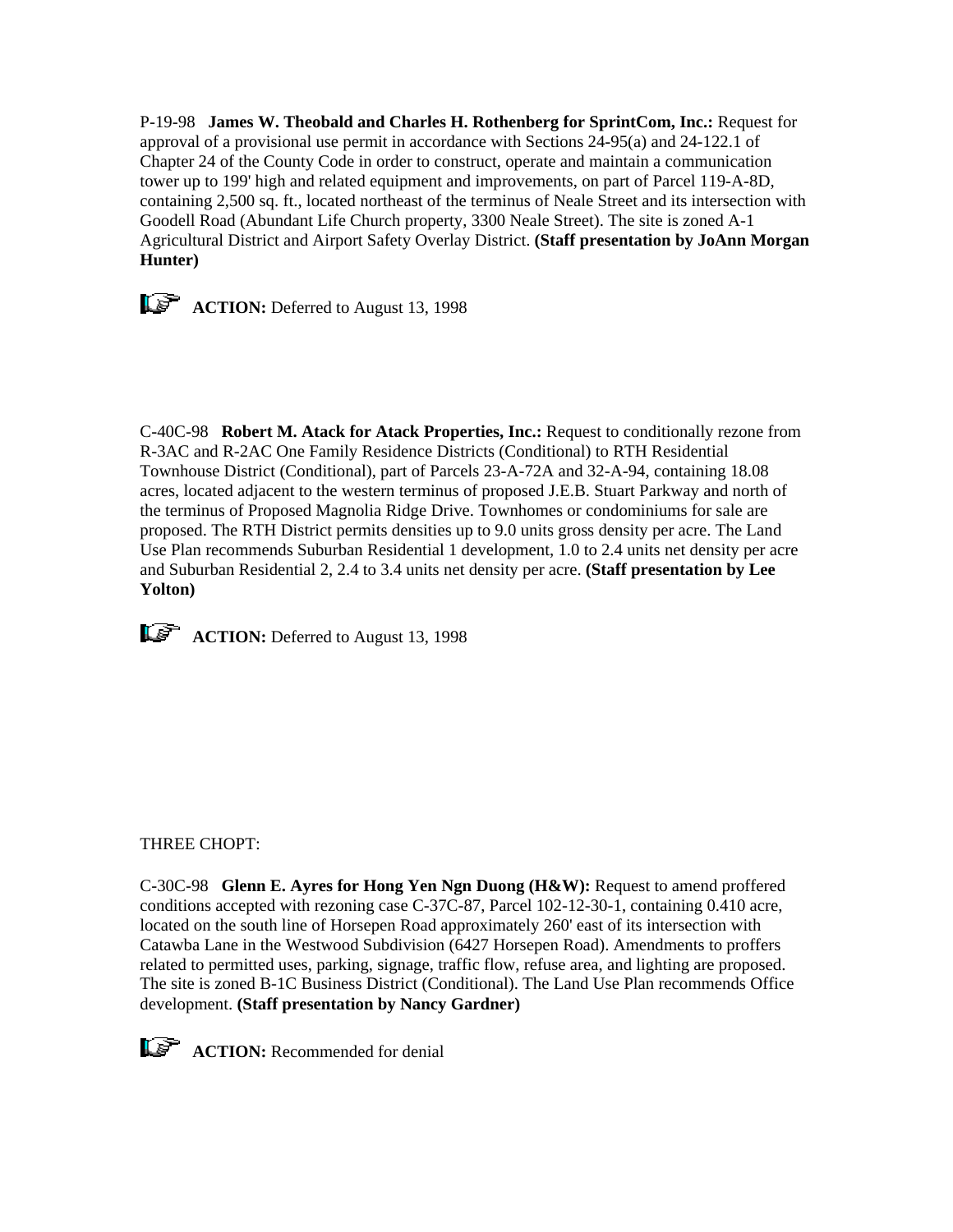P-20-98 **Kimberly Tetlow for Barksdale Theatre:** Request for approval of a provisional use permit in accordance with Sections 24-58.2(a) and 24-122.1 of Chapter 24 of the County Code to extend hours of operation to 2:00 a.m., Thursday through Saturday nights for the Barksdale Theatre at Willow Lawn, on part of Parcels 115-9-B-2 and 115-A-13, containing 12,786 sq. ft., located in the Willow Lawn Shopping Center (1601 Willow Lawn Drive, Suite 301E). The site is zoned B-2 Business District. The Land Use Plan recommends Commercial Concentration. **(Staff presentation by Nancy Gardner)** 



C-41C-98 **Henry L. Wilton for Wilton Investment Corp.:** Request to conditionally rezone from A-1 Agricultural District to R-2C One Family Residence District (Conditional), Parcel 9-1- 1-100, containing 5.05 acres +-, located on the east line of Pouncey Tract Road approximately 350' south of its intersection with Country Creek Way. Single family residential development is proposed. The R-2 District permits densities up to 2.42 units gross density per acre. The Land Use Plan recommends Rural Residential development, not exceeding 1.0 unit net density per acre. **(Staff presentation by Nancy Gardner)**



#### TUCKAHOE:

#### *Deferred from the May 14, 1998 Meeting:*

C-31C-98 **Ralph L. Axselle, Jr. or Andrew M. Condlin for Sigma Development:** Request to conditionally rezone from A-1 Agricultural District to B-2C Business District (Conditional), part of Parcel 56-A-62, containing 7.956 acres, fronting on the south line of Church Road approximately 200' east of its intersection with Pump Road and on the east line of Pump Road 200' south of Church Road. Retail use is proposed. The use will be controlled by proffered conditions and zoning ordinance regulations. The Land Use Plan recommends Commercial Concentration. **(Staff presentation by Lee Yolton)** 



**ACTION:** Deferred to August 13, 1998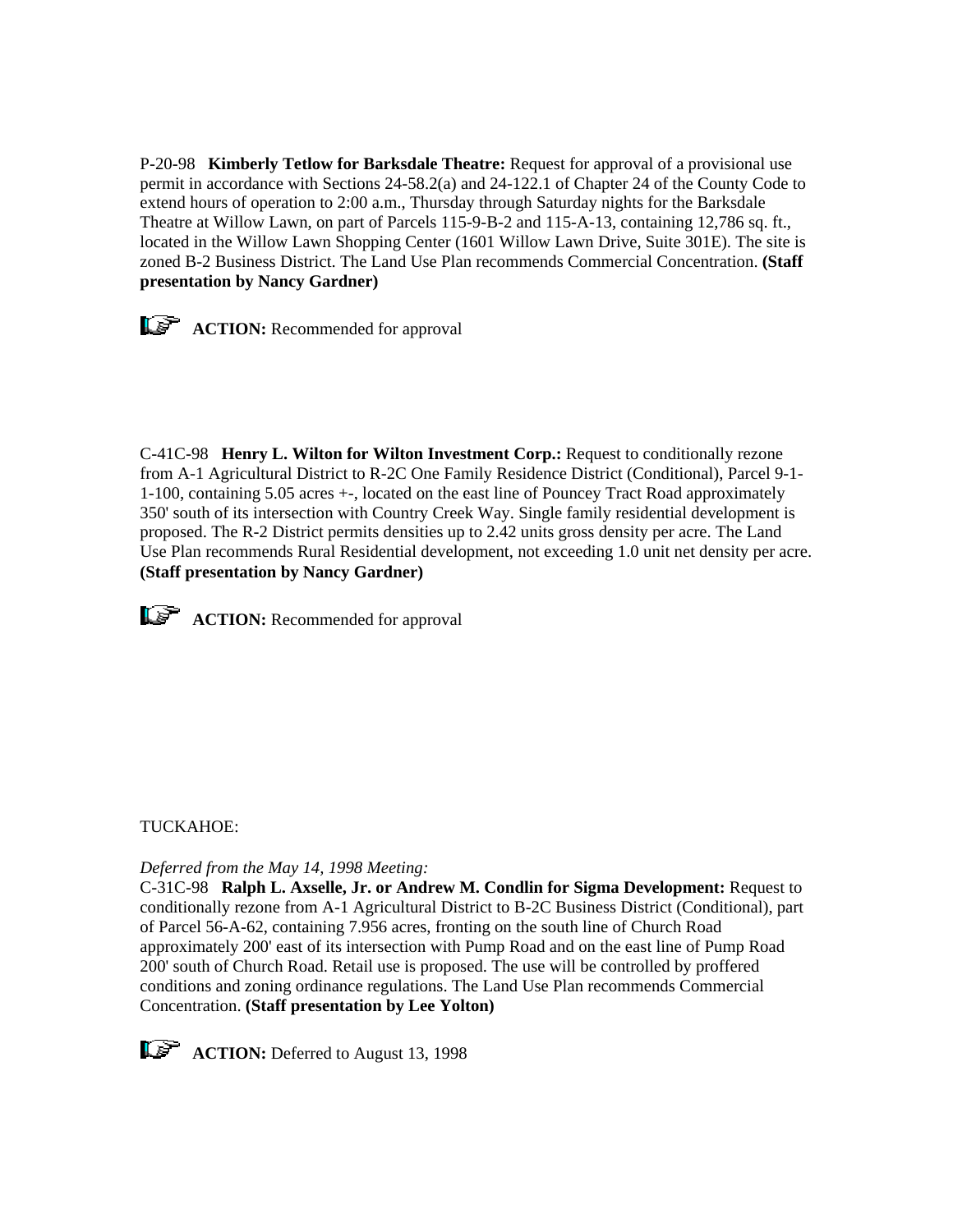C-33C-98 **Phyllis J. Moorefield:** Request to conditionally rezone from R-2A One Family Residence District to A-1C Agricultural District (Conditional), Parcels 79-A-22, 23 and 24, containing 13.23 acres, located at the southern terminus of Tuckaway Lane at its intersection with Lyndonway Drive. Residential development is proposed. The A-1 District permits residential densities not exceeding 1.0 unit gross density per acre. The Land Use Plan recommends Suburban Residential 1 development, 1.0 to 2.4 units net density per acre and Environmental Protection Area. **(Staff presentation by JoAnn Morgan Hunter)**



**ACTION:** Deferred to July 9, 1998 (readvertisement)

C-42C-98 **Jay M. Weinberg for Beth Shalom Home of Virginia, Inc.:** Request to conditionally rezone from A-1 Agricultural District and R-5 General Residence District to R-6C General Residence District (Conditional), part of Parcels 76-A-8A and 8G, containing 3.52 acres, located on the west side of proposed John Rolfe Parkway between Lauderdale Drive and Gayton Road. Assisted living and residential units for the aged are proposed. The Land Use Plan recommends Semi-Public development. **(Staff presentation by Lee Yolton)**



**ACTION:** Recommended for approval

**BEGINNING AT 8:00 P.M.:**

VARINA:

*Deferred from the May 14, 1998 Meeting*

C-34C-98 **Hotel Holdings Associates and P&T Associates II:** Request for amendment of proffered conditions accepted with rezoning case C-67C-89,on part of Parcel 163-A-19D, containing 3.0 acres, located on the west line of Trampton Road approximately 120' north of its intersection with Audubon Drive. Amendments related to the use of the site and height restrictions are proposed. The existing zoning is M-1C Light Industrial District (Conditional). The site is also in the Airport Safety Overlay District. **(Staff presentation by Mark Bittner)**

**ACTION:** Recommended for approval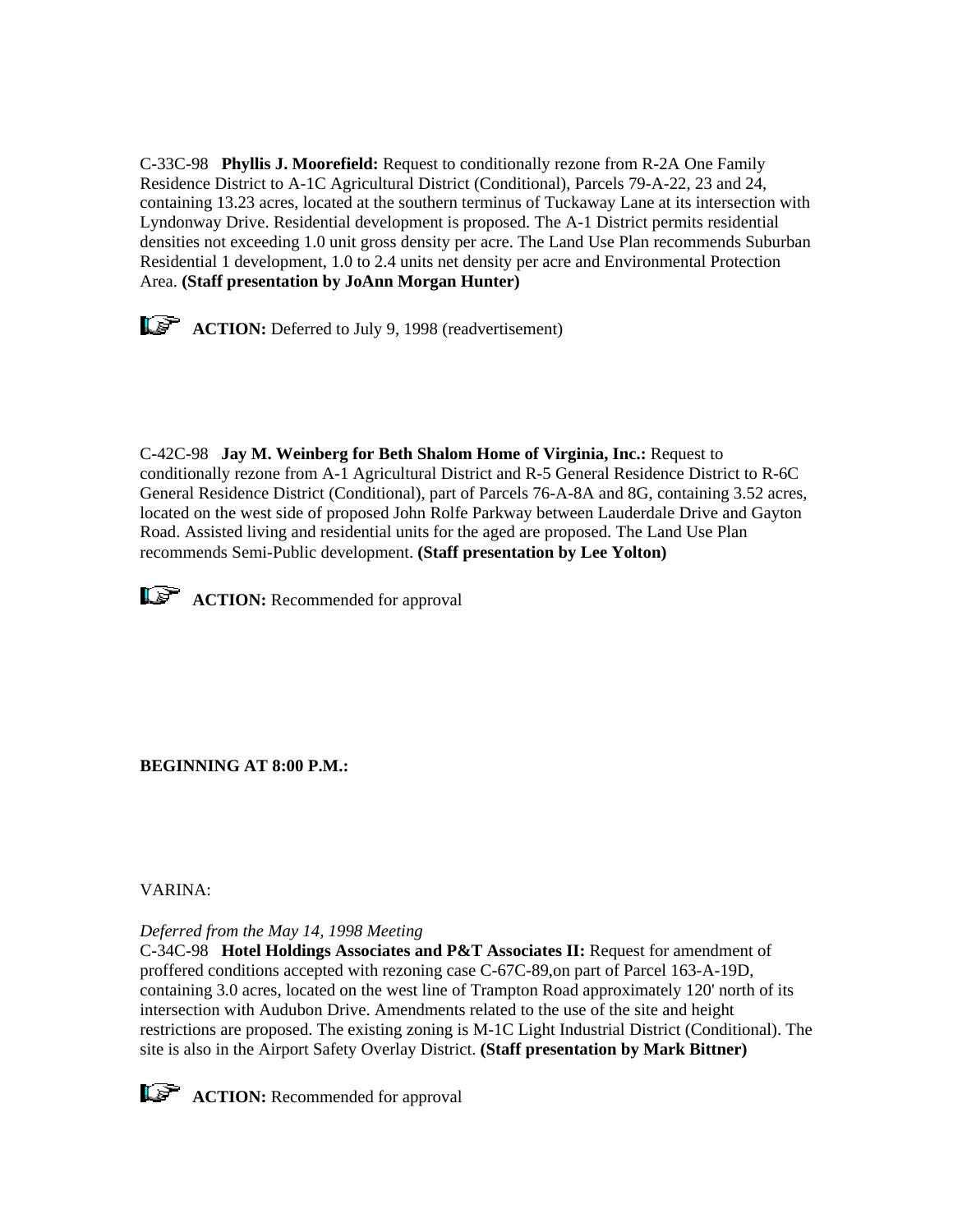## *Deferred from the May 14, 1998 Meeting:*

P-17-98 **Susan Stancil for Nextel Communications:** Request for approval of a provisional use permit in accordance with Sections 24-95(a) and 24-122.1 of Chapter 24 of the County Code in order to construct and operate a communication tower up to 120' high and related equipment and improvements, on part of Parcel 217-A-30, containing 2,500 sq. ft., located at 3622 Darbytown Court on the east side of Interstate 295. The site is zoned A-1 Agricultural District. The site is also in the ASO Airport Safety Overlay District. **(Staff presentation by Mark Bittner)** 



**ACTION:** Deferred to July 9, 1998

C-43C-98 **Gloria L. Freye for Essex Properties of Va., Inc.:** Request to conditionally rezone from A-1 Agricultural District to B-3C Business District (Conditional), part of Parcel 249-A-51, containing approximately 24.8 acres, located at the southeast quadrant of the intersection of New Market Road (State Route 5) and I-295. Restaurants, hotel and gas/convenience are proposed. The use will be controlled by proffered conditions and zoning ordinance regulations. The Land Use Plan recommends Environmental Protection Area and Commercial Concentration development. The site is also in the Airport Safety Overlay District. (Staff presentation by Mark Bittner)



**ACTION:** Recommended for approval

C-44C-98 **HAJ LLC:** Request to conditionally rezone from B-1 and B-3 Business Districts to M-1C Light Industrial District (Conditional), part of Parcel 142-A-10, containing approximately 6.285 acres, located on the south line of W. Nine Mile Road (Route 33) at its intersection with Forest Avenue. A furniture warehouse with small repair shop and used furniture sales are proposed. The use will be controlled by proffered conditions and zoning ordinance regulations. The Land Use Plan recommends Commercial Concentration development. **(Staff presentation by John Merrithew)**